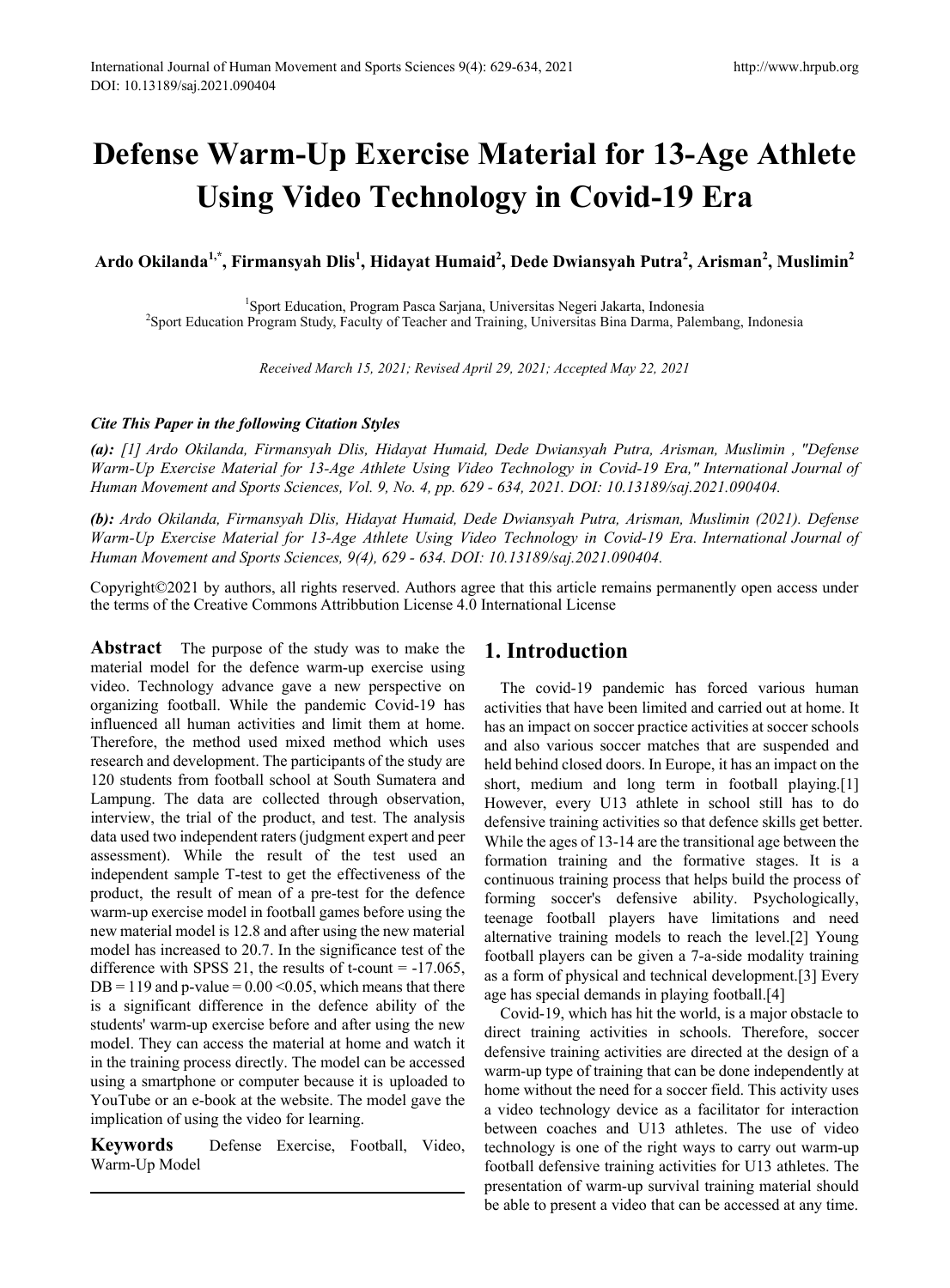Technology has also proven its influence from sports activities to sports management.[5] Some of the technological trends and challenges in sports today can be in the form [6]of the Internet of Things, high-tech sports equipment, and applications that take advantage of technological devices.[7] Even in China, high-tech and modern sports facilities have been built for programs to care for sports and also to prepare for the Olympics.[8] Not only facilities but various sports activity materials can also be designed using technological devices so that everyone can easily access them.[9],[10] It means that multimedia can use computers to facilitate the learning process,[11],[12] such as 3D animation system.[13] Thus, the current condition of developing a modern and smart sports system using technology makes it easier for everyone to do sports activities. In a theoretical concept, technology becomes the professional standard model for sports activities.<sup>[14]</sup> The current conditions related to the Covid-19 pandemic and technological advances have led to the design of the concept of warm-up football defence training materials to be adjusted accordingly.

Therefore, this study presented designing defence warm-up exercise materials using video technology. The gap with the previous study shows the concept of video learning defence warm-up exercise in a football game. The video can access at home using a smartphone and computer because the video is in YouTube learning for football training. While the last study refers to the implementation of a technology device to organize the sport like the management of a football team and matches.

However, the study can give a contribution to football training especially for defence exercise. It gave a new view of technology in sport. Everyone can use it to create the training that can be used by an athlete at home or field, and the process of football matches management. The process of training using video can build an athlete's motivation in understanding the material. Thus, the purpose of the study is to create the material model of defence warm-up exercise using video. It can use as offline or online.

## **2. Materials and Methods**

#### **2.1. Research Approach**

The study designed the model material for defence warm-up exercise in playing football using video technology because the process of exercise in pandemic Covid-19 must be done at home or limited access (number of people, social distancing and health procedural of Covid-19). Therefore, it creates a new product systematically and the product is effective and quality.[15] Thus, it used the mixed method through research and development to plan the product. The method is suitable for making the new product of defence warm-up exercise for young athlete football that is available in the context of the situation. It works using quantitative aspect which is

available in a test of defence warm-up exercise and qualitative aspect such as observation and trial of the product.

#### **2.2. Participants**

The number of U13 athlete was 120 students between 12 until 14 years old. It is taken using simple random sampling that was taken from six football schools in South Sumatra and Lampung Indonesia. These six football schools were selected because the coaches taught and participated in the training of young athlete in these schools. The study is conducted for 1 year in which 8 months or 32 weeks are used to evaluate the video technology of defence warm-up exercise material. The process of evaluation is done in three steps through judgment expert, small trial experiment, and large trial experiment.

#### **2.3. Process of Collecting Data**

Data are taken from need analysis of defence warm-up exercise in football playing, observation, interview of the coaches, and test to know the students' ability in defence warm-up exercise. Besides that, in a trail of material used the questionnaire to know students' perception of the material.

Needs analysis is done in a preliminary study to get information about students' needs for defence material for football playing. It used the questionnaire which is closed questions. The observation step is used to get information on the process of training in pandemic Covid-19 and the process of the trial product. The researcher came to six football schools in South Sumatera and Lampung. It notes some advantages and disadvantages of training which did from December 2019 until April 2020. The interview used the phone call with six coaches in football schools. It is to know their needs to prepare the material of defence exercise. The test is used to know the students' ability in the defence warm-up exercise. Pre-test and post-test are using the new material. The test was in a large trial experiment conducted from July 2020 until October 2020. While the small trial experiment was from April until June 2020 which presented the qualitative data because the data used students' perception of the product.

But, the data both of questionnaire and test have done the validity and reliability. Process of validity used judgment expert and reliability using the Cronbach's Alpha value. It is  $>0.70$ , the result of the test  $0.94 > 0.70$  and the questionnaire is reliable.

#### **2.4. Procedure**

The process of the study was beginning using the preliminary study to get the students' needs of defence warm-up material in football playing. Students at football school fill out a questionnaire with the questions that have been provided. Besides, this preliminary research also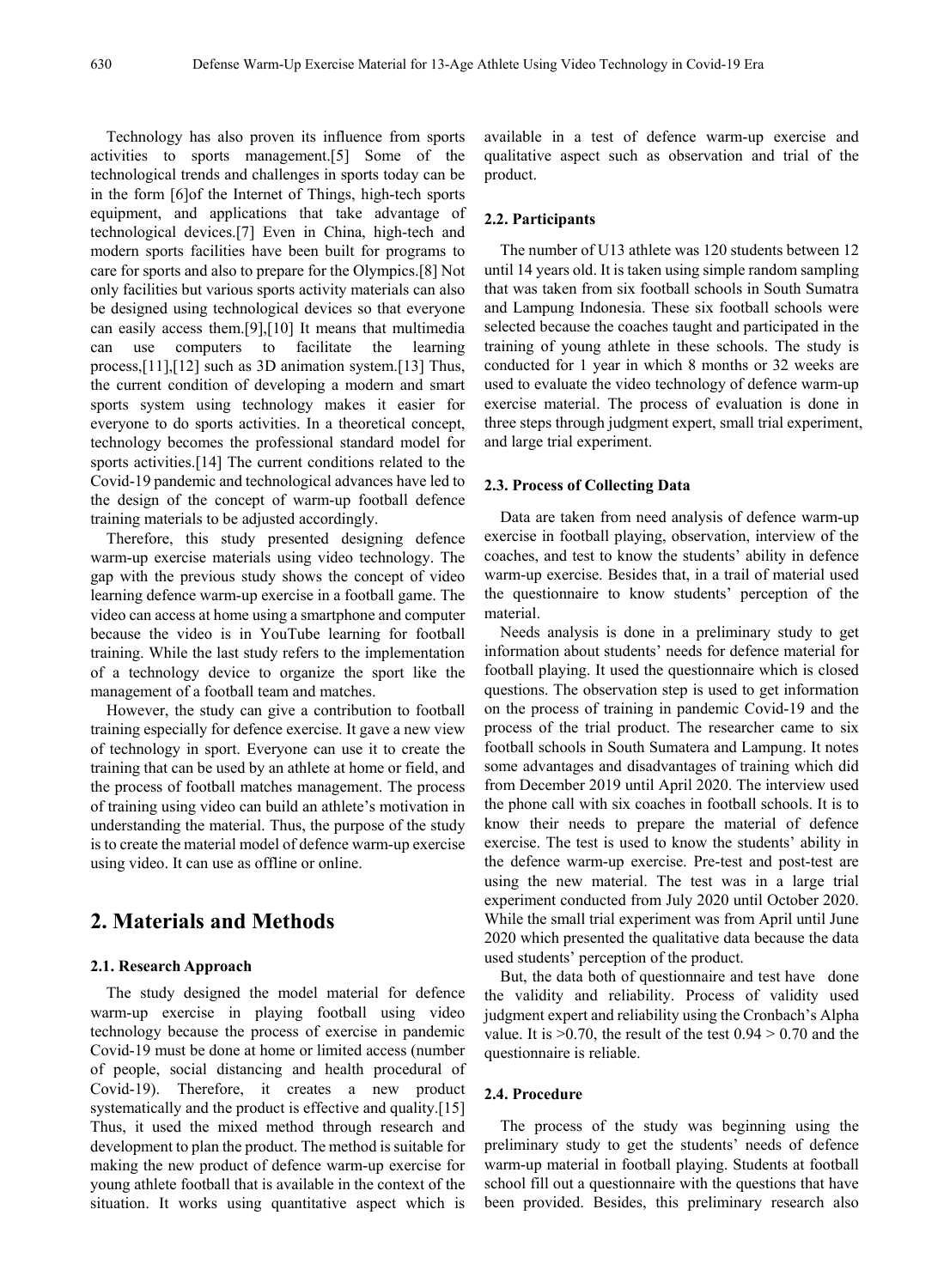conducted a theory framework design for the research needs and interviews with coaches. While the exercise observation coincides with the evaluation process of training activities for December 2019 and January-March 2020.

After the preliminary research activity, it was continued with the design process of the defence warm-up exercise model in a football game designed through video. The activity was continued with a formative evaluation consisting of 3 stages. The first stage is a peer and expert evaluation consisting of 3 people who have sufficient competence in the contexts: materials, technology and training programs. Experts and peers provide input to the model that has been designed as a guide for improvement to be followed by trial activities in small groups. Evaluation in small groups is carried out on a limited scale with several participants of 50 students. At this stage, the evaluation activity obtains qualitative data in the form of questionnaire entries by students who provide perceptions of the model that has been practised. Practical activities are carried out in two stages, namely online and offline. In the offline stage, students are divided into two groups in the morning and afternoon with each group number of 25 students. Meanwhile, 70 participating students watched online training activities using video conferencing at home. At school, students keep their distance and before the activity begins, the trainer plays a video that has been made for the defence warm-up exercise. Then the students practice the exercises sequentially.

While the large group trial involving 120 students was carried out with the same concept as the small group trial.

However, each exercise is limited to 60 minutes for seven groups with each group numbering 20 people. Offline training activities were carried out for 10 weeks and 6 weeks carried out online. Before the training activities begin, students get a pre-test (July 2020) and at the end of the meeting (October 2020) get a post-test. Students were also interviewed to find out their perceptions about the model that had gone through the revision stage according to the input from peers and experts as well as small group trials. In the last step, the model revised as students' perception and the result of the test.

#### **2.5. Data Analysis**

Data analysis used two independent raters (football experts with longtime coach occupations and who has a certificate as football coach). The product has an inter-judge reliability coefficient that was a critical limit of 0,78. It means that it is greater than the table value of 0.90. While the result of the test using an independent sample T-test to get the effectiveness of the product.

## **3. Result**

The result of data analysis showed that in the pandemic Covis-19 era, U13 athlete has some difficulties using the theory from the coach. They need the video to practice the warm-up defence training because the video gives the real example of movement in defence training. The result of the data analysis presented the final product of the defence warm-up exercise.

**Table 1.** Concept of Defense Warm-Up Exercise Model in Football Playing

|                | Name<br>of model                       | Tools                         | Model<br>of Player | Goal                                                                                                                                          |
|----------------|----------------------------------------|-------------------------------|--------------------|-----------------------------------------------------------------------------------------------------------------------------------------------|
| $\overline{1}$ | Defence warm-up v system               | Small marker                  | 5                  | Knowing the direction of movement of the defensive system                                                                                     |
| $\overline{c}$ | Defence warm upside run                | Small marker                  | 1 V 1              | Increases side running ability to use in-game stage shifting right<br>and left                                                                |
| 3              | Defence warm-up touch the<br>pole      | Small marker                  | 1 V 1              | Provides a focus effect on the pole that is touched with a left<br>running motion right                                                       |
| 4              | Defence warm-up back and<br>forth      | Small marker, pole            | 1 V 1              | The application of a fast movement of defenders by running<br>back and forth front back                                                       |
| 5              | Defence warm-up step sprint            | Small marker, pole            | 1 V 1              | Mastering two movements to change directions at once with the<br>coordination of the feet touching the ball and hands touching<br>the post    |
| 6              | Defence warm-up sprint jump            | Small marker, pole            | 1                  | Coordinating the movement of sprinting and then jumping, as<br>part of the movement most often used when defending                            |
| $\tau$         | Defence warm-up shadow<br>movement     | Small marker,                 | 1 V 1              | Giving guard to the existing opponent's shadow trains<br>movement agility and body flexibility                                                |
| 8              | Defence warm-up seeks<br>position      | Small marker,<br>headquarters | 5                  | The reaction movement is as fast as possible to immediately get<br>into the zone position, as soon as possible to close the empty<br>position |
| 9              | Defence warm-up picks up the<br>marker | Small marker,<br>headquarters | 5 V 5              | Speed movement by task, moving with the coordination of<br>hands and feet                                                                     |
| 10             | Defence warm-up relay                  | Small marker,<br>headquarters | 5 V 5              | Team relay teamwork supports each other's teammates' work,<br>contributes to the speed of the team                                            |
| 11             | Defence warm-up jump<br>coordination   | Small marker,<br>headquarters | 5 V 5              | Coordination of the zone of motion, cutting direction,<br>strengthening of the jumping limb muscles                                           |
| 12             | Defence warm-up reverses<br>position   | Headquarters                  |                    | Quick feedback with precise predictions                                                                                                       |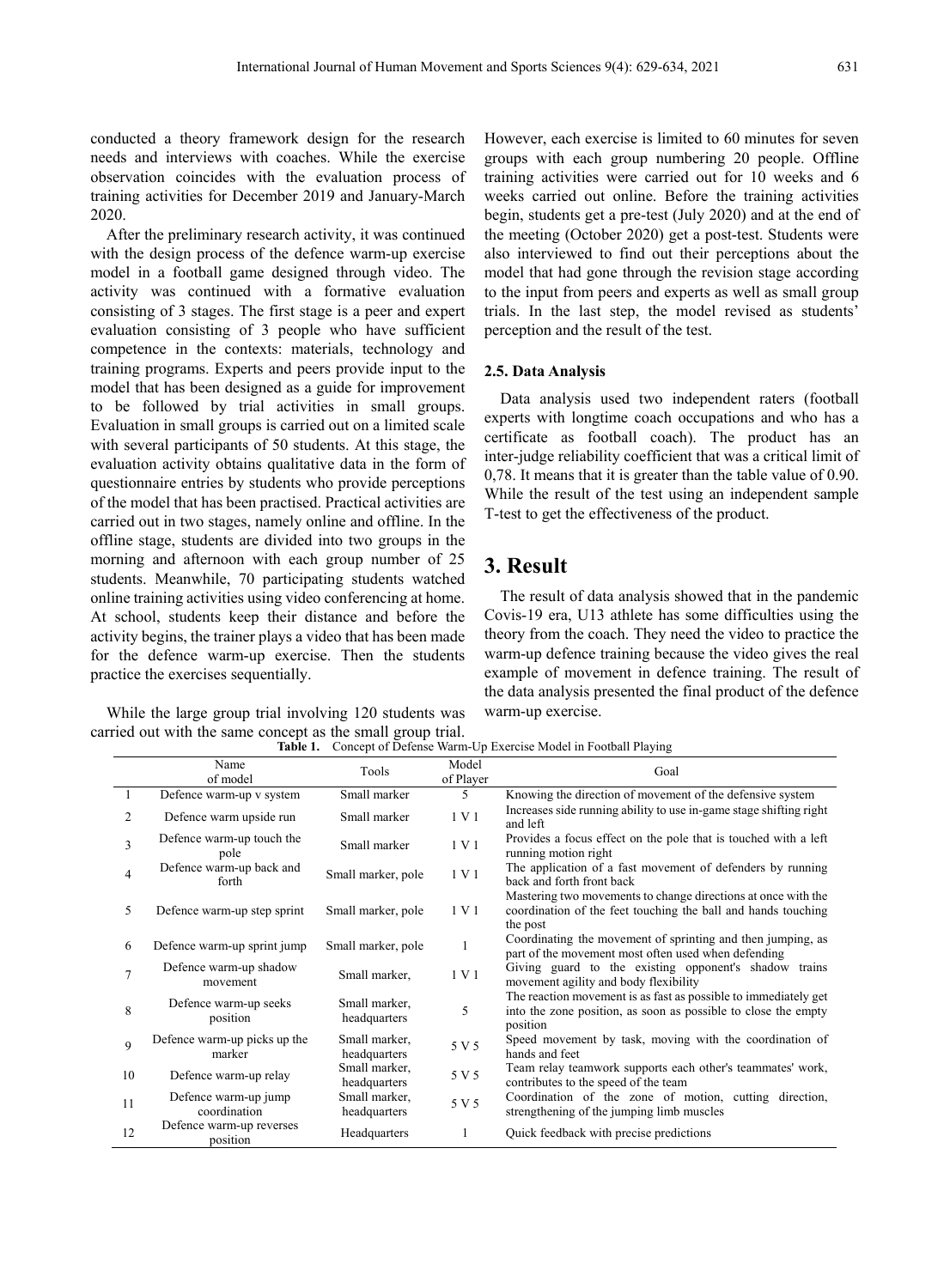

**Picture 1.** Model of Defense Warm-Up Exercise in Football Game

The data finding in table 1 can describe in detail above.

While the results of the effectiveness test on product evaluation of large groups were obtained from the results of the pretest and posttest. The test result data have normal and homogeneous data according to the test requirements of the analysis.

**Table 2.** The results of the Pre-Test and Post-Test Normality of the Defense Warm-Up Exercise

|                          |                        | Pre-test | Post-test |
|--------------------------|------------------------|----------|-----------|
|                          | N                      | 120      | 120       |
| Normal                   | Mean                   | 18.75    | 12.55     |
| parameters <sup>,b</sup> | Std. Deviation         | 1.8      | 1.7       |
|                          | Absolute               | ,15      | ,145      |
|                          | Positive               | ,15      | ,130      |
|                          | Negative               | $-.095$  | ,153      |
|                          | Kolmogorov-Smirnov Z   | .176     | ,153      |
|                          | Asymp. Sig. (2-tailed) | .013     | ,015      |

Table 2 concludes that the Kolmogorov Smirnov value on the pretest data defence warm-up training model using video in football games (X1) of 0.15 with Asymp. Sig.  $(2-tailed) = 0.013 > 0.05$ , it means that it is normally distributed. While the value in the Kolmogorov Smirnov for the post-test results  $(X2)$  is 0.145 with Asymp. Sig.

 $(2-tailed) = 0.015 > 0.05$ , it means that the model is normally distributed. The results of the analysis show that these two variable data are normally distributed.

**Table 3.** Result of Model Variance Homogeneity Test

| Levene Statistic |    | Sıg.  |
|------------------|----|-------|
| 3,243            | 18 | ) 074 |

Table 3 concludes that  $Sig = 0.074$  is greater than the 5% significance level; it is indicated by the value of Sig> 0.05. Because  $\text{Sig} = 0.074 > 0.05$ , there is no difference in the value between the pre-test and post-test data variance of the defence warm-up exercise using video model in football games is homogeneous. While the mean of data showed;

**Table 4.** Mean of Pre-test and Post-test

|                    | Mean | N   | Std.<br>Deviation | Std. error<br>Mean |
|--------------------|------|-----|-------------------|--------------------|
| Pair 1<br>Pre-test | 12,8 | 120 | 2,45              | .087               |
| Post-test          | 20.7 | 120 | 1,87              | .165               |

The mean of a pre-test for the defence warm-up exercise model in football games before using the new material model is 12.8 and after using the new material model has increased to be 20,7. In the significance test of the difference with SPSS 21, the results of t-count  $= -17.065$ ,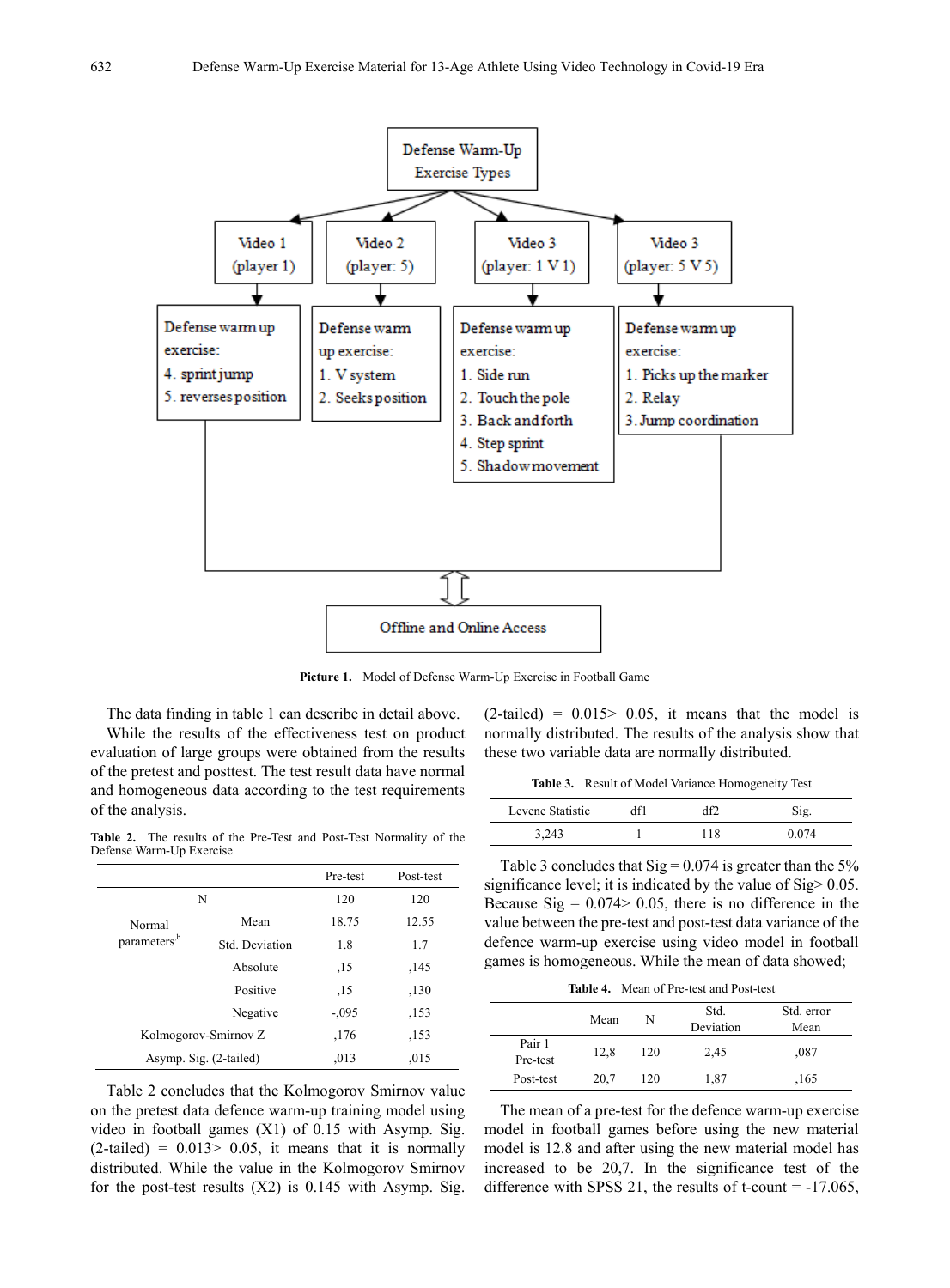$DB = 119$  and p-value =  $0.00 \le 0.05$ , which means that there is a significant difference in the defence ability of the students' warm-up exercise before and after using the new model.

## **4. Discussion**

The globalization of the world that occurs due to advances in information technology cannot be avoided by the world community. The world of sports, especially the development of the football industry that occurs in European countries, indirectly affects the mindset of Indonesian football, starting from club administrators, coaches, players to football match fans. Implementing improvements to the conditions for the development of Indonesian football governance is a complicated job if the football industry becomes a building that you want to create. Many social media are also used in developing interactions between players or viewers. [16] Developt models instrument to analisys skill. [17] Especially during the Covid-19 pandemic, it has become a big challenge in the world of football. Even for football management institutions, there has been a decrease in the contribution of sponsors.[18] Not only that, but coaches also face challenges in managing and preparing training materials. They are required to use technological devices to integrate the training process online and offline. Also, it is in the education process.[19],[20] The Indonesian Football Association has also used international technology companies in monitoring sports matches.[21] The development of a digital-based training model effectively improves service skills[16]

The design of the warm-up football defensive exercise model with video facilities has answered the challenges of the needs of progress and change in human life in various aspects. It means that coaches understand the needs of students in practising football under various conditions. Thus, the goal of success from improving professional football skills starting from young athletes can be achieved according to the expectations and development of football in the world. A coach is successful if he meets the requirements for the quality of athletes with his basic technical abilities, it is necessary to enrich the movement literacy of young athletes.[22] The movements enriched in this research model provide a rich literacy of the football defensive movement. The quality of training material is crucial to the success of football coaching, especially at the grassroots and youth level.[23] The combination of psychological distress and physiological markers can provide accurate measurements of stress[24].The coach must be able to create a training program so that students or players can acquire technical skills to play football properly and effectively.[25] Young athletes have different motor skills to perform both defence and attack training,[26] and it has a different marker in

psychological.[24] [27] Video-based learning can be implemented in teaching and learning in various fields of education, including teaching PMR techniques. The results of this study indicate that video teaching is beneficial for students. There was an increase in all questions answered after the respondent saw the video provided. The visual lesson will be more quickly remembered and understood by students. Besides, learning to use video can encourage students' interest to learn new things.

Quality football game techniques in defence and attack can be produced if the provision of training concepts for U13 athletes as young athletes (grassroots and youth) is carried out properly, correctly and with direction. The findings in this study make it easy for the players to practice at any time and learn what the coach is directing at home through the video the coach has provided. The results of the data analysis showed that the students were quite effective in learning the defence warm-up exercises even though it was done with limited time and offline. Despite the conditions of the Covid-19 pandemic, students still have a very good level of motivation in practising before there was the spread of Covid-19. This provides an answer to the concerns of playing football training activities for U13 athletes in South Sumatera and Lampung. From these findings, it provides a new concept that the factors that influence warm-up football training during the Covid-19 pandemic are the creativity of providing training materials that use opportunities for the strengths of the student environment and technological devices, various training concepts and can meet student needs, students can access the exercise material easily, and the delivery of training models that vary from the material that has been designed.

## **5. Conclusion**

The defence warm-up exercise model is designed into four videos that are adjusted to the different patterns of the number of players, namely 1, 5, 1 V 1, and 5 V 5. Of the four patterns the number of players, there are 12 types of warm-up defensive exercises that require equipment and goals to be achieved from the exercise. The video design is uploaded on YouTube or a website for learning football. In the training process, videos can be used online and offline. Students can easily access training videos from smartphones or computers so that the offline training process can still be repeated at home so that every football defence move can be learned again.

## **Acknowledgements**

I thank you for all student in football school at South Sumatera and Lamping, the partner and expert that help me to finish the research.